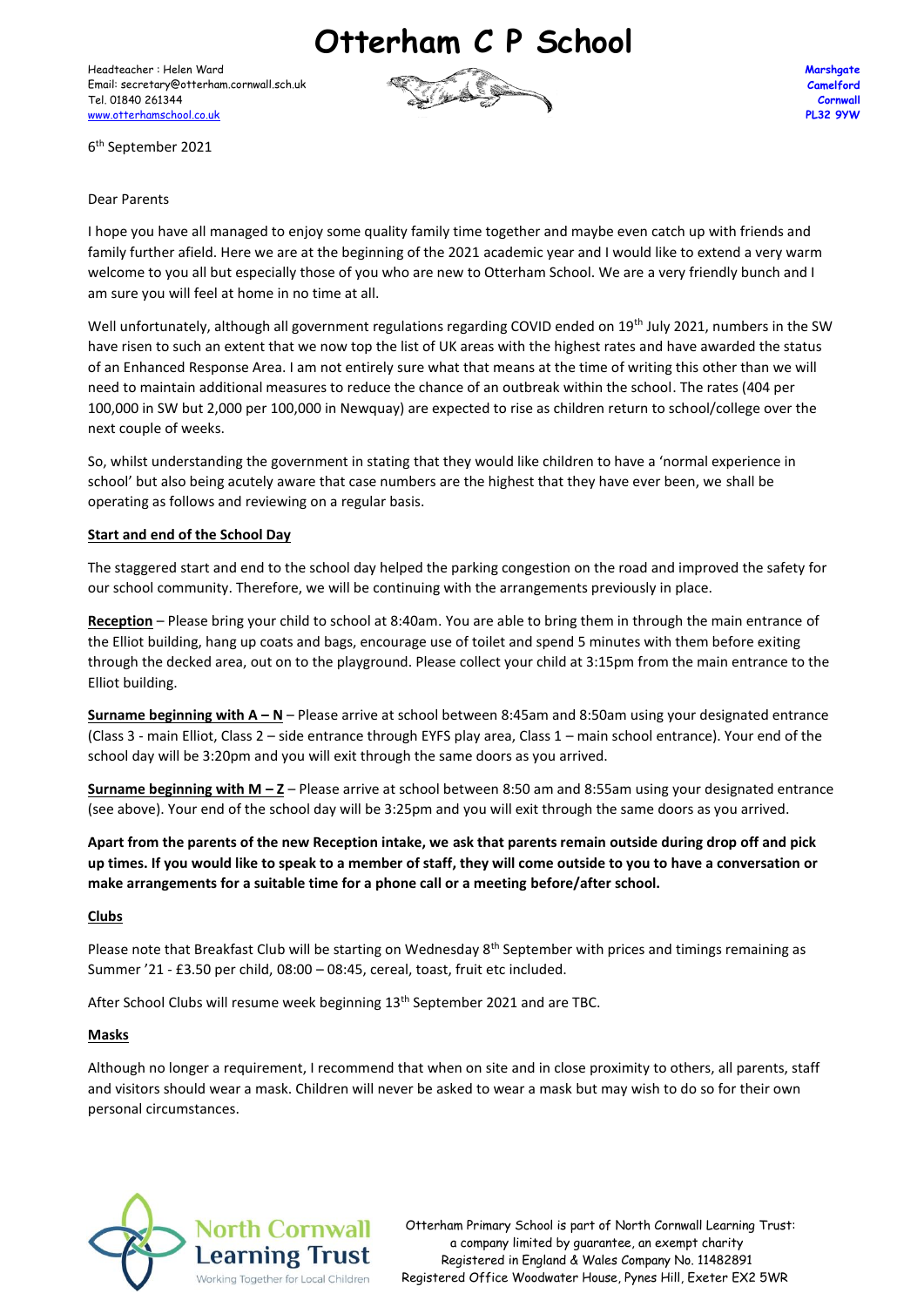## **Classes groups rather than 'Bubbles'**

We will be continuing to operate as we were by the end of the Summer Term. Children will be mixing outside at playtimes, and during before and after school clubs. We will be gathering on a weekly basis, hopefully outside (weather permitting) to hold a whole school celebration assembly. If this needs to take place inside it will do so in a well-ventilated hall with space between each class.

## **Track and Trace**

A major difference to the new term is that those who are fully vaccinated and children under 18 years and 6 months will no longer need to isolate if they have been in close contact with a positive case. NHS Test and Trace are now dealing with contact tracing. In the case of an outbreak, measures will be further enhanced but attendance restrictions will be a last resort.

## **Hand washing/sanitising**

This will be encouraged/offered as regularly as during the Summer Term, which was up to 6 times daily, usually on exit and entry to the classroom.

## **Equipment**

Although communal resources will be available to all children, older children are encouraged to use their own resources wherever possible (pencil case resources). Younger children (Rec/KS1) are not expected to bring in any of their own, as it is tricky to monitor what belongs to who.

All children should bring in a clearly labelled water bottle containing water. This can be refilled throughout the day.

## **PE Kits**

In order to keep the amount of belongings being transported to and from school to a minimum, could we please ask that your child wears their PE Kit on the days they have PE lessons. Your child's teacher will communicate this to you this week. This also allows for children to have a longer time being active, leaving you the parents to be in charge of the teaching of dressing and undressing.

Class 3 do not need to wear anything different for PE during the Autumn Term. If your child does not wear trainers to school, could you please provide a change of footwear for PE (trainers / plimsolls).

# **Enhanced cleaning**

As well as the daily thorough clean before/after school, each space has cleaning products available for staff to use on frequently touched surfaces such as tables and door handles, although most door are propped open to save touching.

# **Ventilation**

We will be continuing to ensure all used spaces within school are well ventilated. The government are issuing CO2 monitors so that we can ensure adequate ventilation. Please be aware that as we enter the Autumn /Winter months, this may mean an extra layer of clothing is needed for your child in the form of a vest/T-shirt or jumper.

## **Testing**

Staff will be encouraged to continue testing themselves using a LFD test twice weekly. You as parents have free access to these kits (usually from your local pharmacy) and so are able to test both yourselves and your children, if you wish to do so. This may be on a regular basis or if you suspect you/your child are suffering from symptoms.

## **Testing positive on a LFD Test**

Adults and pupils may test positive on a LFD Test without displaying any symptoms (asymptomatic). If this happens to you or your child, you should seek a PCR test as soon as possible and remain in isolation until the results of that test. If negative, return to school. If positive, remain in isolation for 10 days from showing a positive result on the LFD. Even if you have been vaccinated, you can catch and transmit COVID.



North Cornwall Otterham Primary School is part of North Cornwall Learning Trust: a company limited by guarantee, an exempt charity Registered in England & Wales Company No. 11482891 Registered Office Woodwater House, Pynes Hill, Exeter EX2 5WR